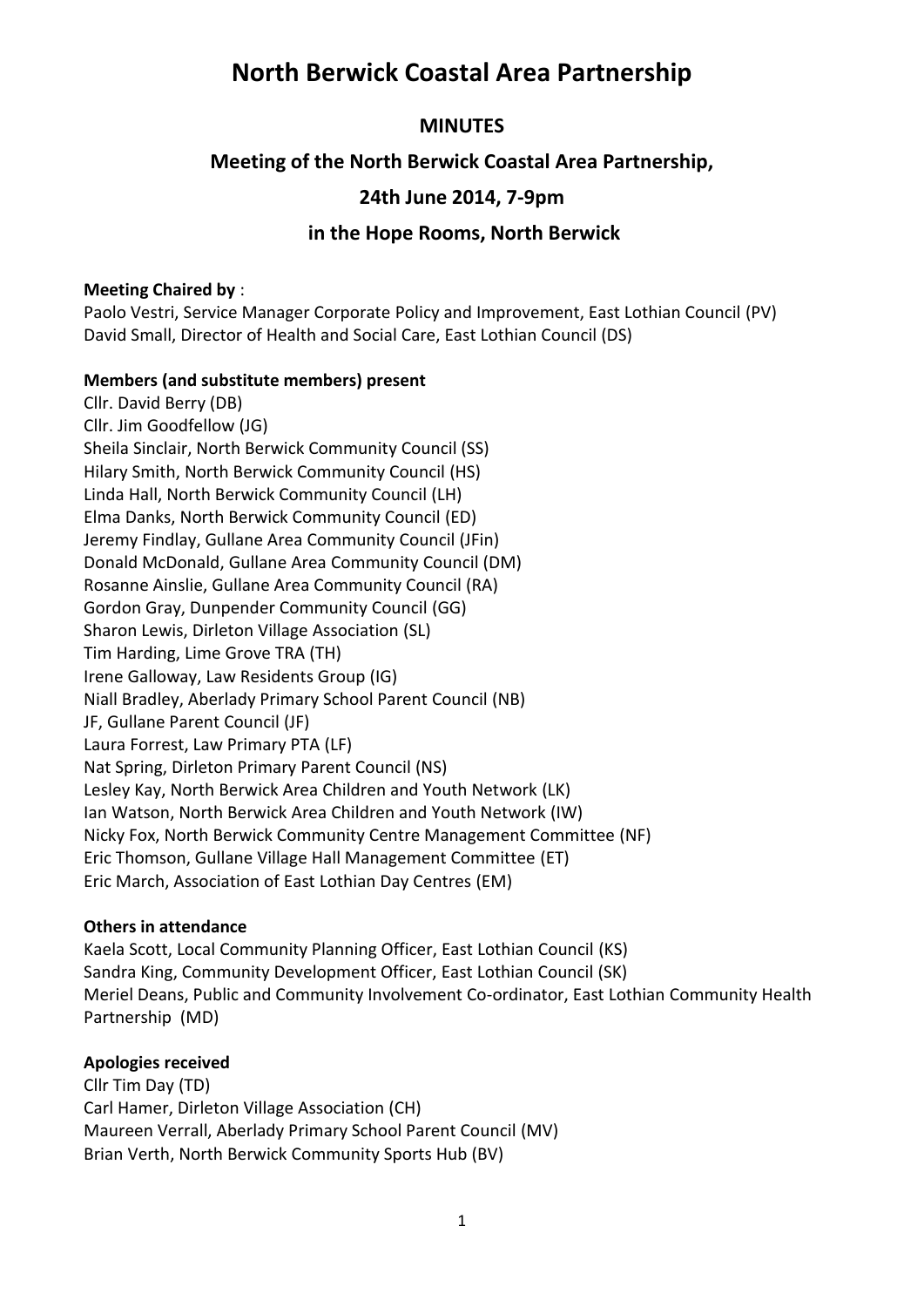### **North Berwick Coastal Area Partnership Meeting 24th June 2014**

| <b>Agenda Item</b>                           | <b>Key discussion points</b>                                                                                                                                                                                                                                                                                                                                                                                                                                                                                                                                                                                                                                                                                                                                                        | <b>Action</b>                                                                                                                                                           |
|----------------------------------------------|-------------------------------------------------------------------------------------------------------------------------------------------------------------------------------------------------------------------------------------------------------------------------------------------------------------------------------------------------------------------------------------------------------------------------------------------------------------------------------------------------------------------------------------------------------------------------------------------------------------------------------------------------------------------------------------------------------------------------------------------------------------------------------------|-------------------------------------------------------------------------------------------------------------------------------------------------------------------------|
| 1. Welcome                                   | PV welcomed everyone to the meeting and explained that the<br>Chairperson (DS) had been held up at a previous meeting but was on<br>his way and proposed that we start without him.<br>Confirmation of new members<br>PV extended a particular welcome to the new members who had<br>taken up places following the inaugural meeting from:<br>East Lothian Association of Day Centres<br><b>Gullane Village Hall</b><br>North Berwick Community Centre<br>North Berwick Area Children and Youth Network<br>Aberlady Primary School Parent Council<br>Law Primary PTA<br>$\overline{\phantom{a}}$<br>Everyone around the tables introduced themselves, and the group<br>they represented.                                                                                            |                                                                                                                                                                         |
| 2. Approval<br>of the<br>minutes             | The draft minutes were approved with no amendments                                                                                                                                                                                                                                                                                                                                                                                                                                                                                                                                                                                                                                                                                                                                  |                                                                                                                                                                         |
| 3. Matters<br><b>Arising</b>                 | Membership<br>KS confirmed that invitations for membership had been sent to the 6<br>groups identified at the previous meeting and that 5 had now taken<br>up a membership place.<br>An updated membership list was distributed for confirmation<br>(and will be distributed with the minutes - Appendix A)<br>As of yet there has been no reply from the Aberlady Village<br>Hall committee and staff would attempt to follow this up<br>before the next meeting<br>Communication<br>Members had been asked to contact KS if they did not want their<br>email contact shared among the group or if there was an alternate<br>email address they wished to use.<br>It was agreed that, unless contact was made at the end of this<br>meeting, email addresses would then be shared. | All<br>members to<br>confirm<br>membership<br>details area<br>correct<br>(appendix A)<br>Staff to<br>follow up<br>membership<br>with<br>Aberlady<br><b>Village Hall</b> |
| 4. Beginning<br>a<br>strategic<br>assessment | Presentation on key points from the Area Profile<br>a)<br>KS introduced a presentation on the key points arising from the<br>٠<br>ward profile as a framework for the group work to follow.                                                                                                                                                                                                                                                                                                                                                                                                                                                                                                                                                                                         |                                                                                                                                                                         |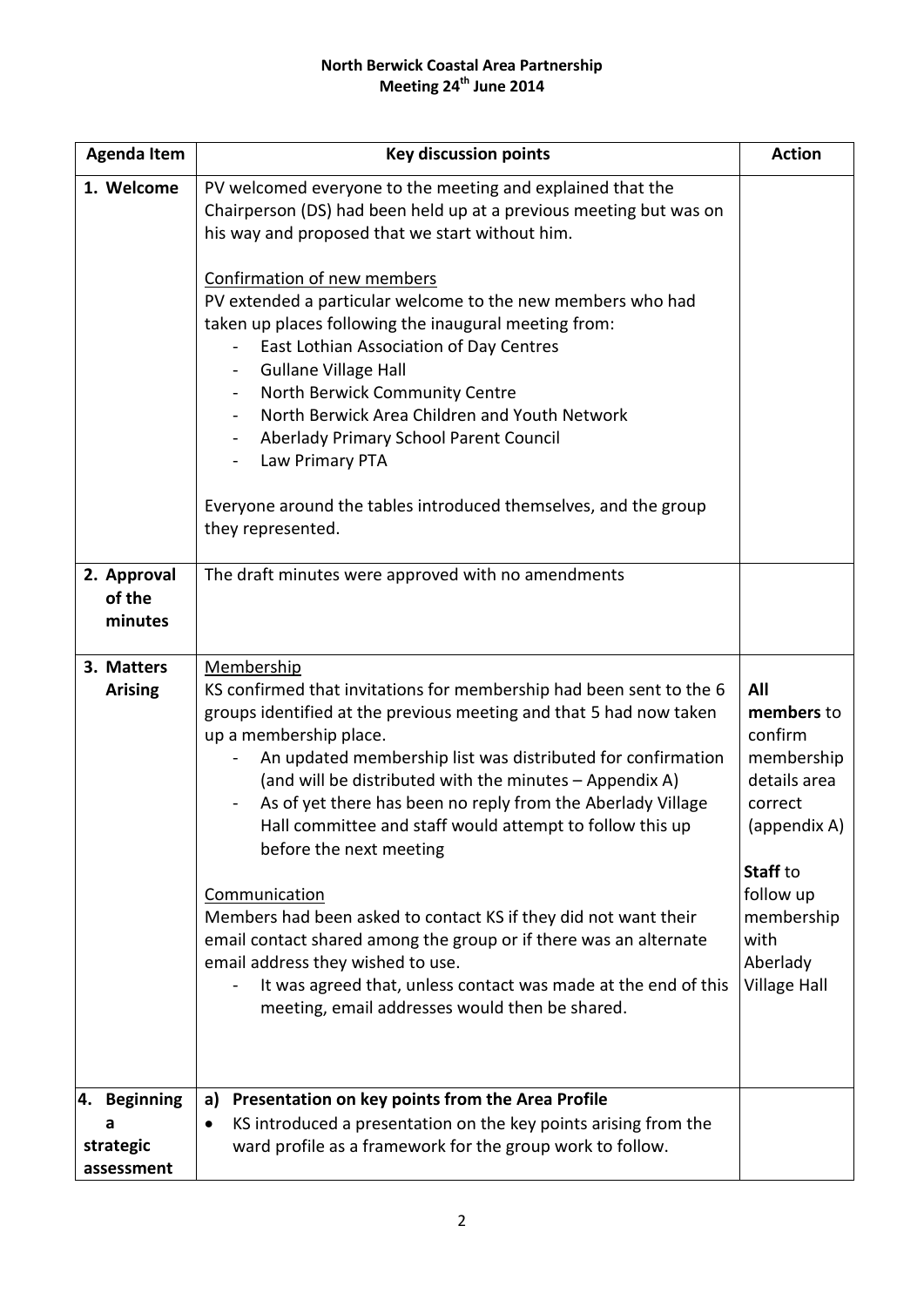### **North Berwick Coastal Area Partnership Meeting 24th June 2014**

| of the needs        | The presentation is available at:                                                                                                                                                                                                                                                                                                                                                                                                                                                                                                                                                                                                                                                                                                                                                                                                                                                                                                                                                        |                                                                                                                                                  |
|---------------------|------------------------------------------------------------------------------------------------------------------------------------------------------------------------------------------------------------------------------------------------------------------------------------------------------------------------------------------------------------------------------------------------------------------------------------------------------------------------------------------------------------------------------------------------------------------------------------------------------------------------------------------------------------------------------------------------------------------------------------------------------------------------------------------------------------------------------------------------------------------------------------------------------------------------------------------------------------------------------------------|--------------------------------------------------------------------------------------------------------------------------------------------------|
| and issues in       | http://www.eastlothian.gov.uk/download/meetings/id/15637/north berwi                                                                                                                                                                                                                                                                                                                                                                                                                                                                                                                                                                                                                                                                                                                                                                                                                                                                                                                     |                                                                                                                                                  |
| the North           | ck coastal-statistical overview                                                                                                                                                                                                                                                                                                                                                                                                                                                                                                                                                                                                                                                                                                                                                                                                                                                                                                                                                          |                                                                                                                                                  |
| <b>Berwick</b>      |                                                                                                                                                                                                                                                                                                                                                                                                                                                                                                                                                                                                                                                                                                                                                                                                                                                                                                                                                                                          |                                                                                                                                                  |
| <b>Coastal ward</b> | This is a summary of the points from the presentation which<br>particularly stuck out or surprised people:<br>Levels of access deprivation<br>One third of children in ward living in access deprived areas<br>$\qquad \qquad \blacksquare$<br>1 in 5 children in parts of NB live in poverty<br>$\blacksquare$<br>Number of people retiring before 65<br>$\qquad \qquad \blacksquare$<br>% elderly vs % working age across the community<br>$\qquad \qquad \blacksquare$<br>Gullane having the lowest percentage of working age people<br>$\blacksquare$<br>5% aged over 85 and the percentage growing<br>$\blacksquare$<br>Number of carers - living where?<br>Higher house prices - (first time buyers)<br>$\qquad \qquad \blacksquare$<br>Levels of Waiting List Pressure on housing<br>1000 houses already approved to be built<br>$\qquad \qquad \blacksquare$<br>Allocation of Industrial land - one of the lowest rates<br>2 <sup>nd</sup> busiest high street after Musselburgh |                                                                                                                                                  |
|                     |                                                                                                                                                                                                                                                                                                                                                                                                                                                                                                                                                                                                                                                                                                                                                                                                                                                                                                                                                                                          |                                                                                                                                                  |
|                     | b) Small group discussions exploring issues and priorities<br>The discussion topics were presented on the back of the agenda, and<br>were based on the four objectives and the outcomes of The East<br>Lothian Plan 2013-2023. The structure allowed participants to each<br>choose 2 areas they were most interested in discussing.<br>A full Record of Discussion compiling the notes from each table is<br>included as an appendix to these minutes<br>Key themes emerging from the discussion (in no particular order)<br>1. Poverty and inequality – recognising that these are actual issues<br>in the ward, rather than simply cases of relative deprivation in<br>comparison to those around them, is key to ensuring that crisis<br>and support services are available locally for those in need.                                                                                                                                                                               | <b>Members to</b><br>review that<br>the<br>discussions<br>were<br>accurately<br>recorded<br>(Appendix B)<br>and notify<br>staff of any<br>errors |
|                     | 2. Access to affordable housing - while generally recognising that<br>there is a need for more social and affordable housing in the area<br>there were 2 key concerns:<br>- How could this demand be balanced with pressures on<br>existing services and infrastructure and the desire to maintain<br>the character of the area?<br>- What can be done to ensure existing housing stock (social,<br>owner occupied and rented) remains accessible to local<br>families?<br>3. Access Deprivation – emphasising the need for an affordable,                                                                                                                                                                                                                                                                                                                                                                                                                                               |                                                                                                                                                  |
|                     | integrated public transport service across the area (incorporating<br>bus/train/bike/walking strategies) and a serious response from                                                                                                                                                                                                                                                                                                                                                                                                                                                                                                                                                                                                                                                                                                                                                                                                                                                     |                                                                                                                                                  |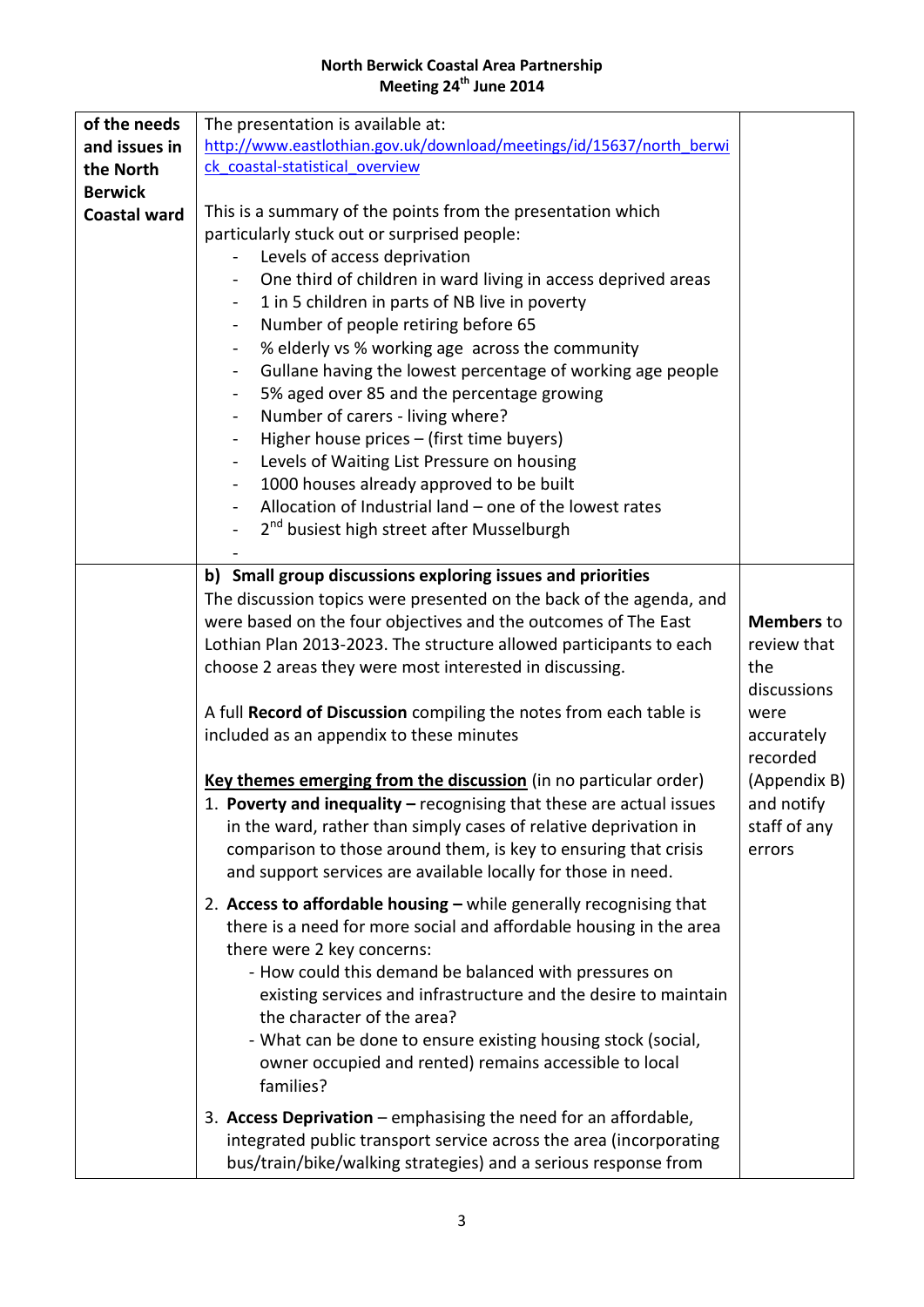| ELC to developing an effective approach to community transport.                                                                                                                                                                                                                                                                                                                                                                                                                                                                                                                                                                                                                                                                                                |                                          |
|----------------------------------------------------------------------------------------------------------------------------------------------------------------------------------------------------------------------------------------------------------------------------------------------------------------------------------------------------------------------------------------------------------------------------------------------------------------------------------------------------------------------------------------------------------------------------------------------------------------------------------------------------------------------------------------------------------------------------------------------------------------|------------------------------------------|
| 4. Localising Services - there was a general consensus across the<br>topics about the need to reverse the current trend of centralise<br>services and move services closer to the people they are designed<br>to benefit - particularly in relation to health and mental health<br>services.                                                                                                                                                                                                                                                                                                                                                                                                                                                                   |                                          |
| 5. Sustainable Economy - while identifying a number of specific<br>issues for North Berwick and the surrounding villages a common<br>theme emerging was the goal of improving options for local<br>employment and reducing the need to commute outside the area.                                                                                                                                                                                                                                                                                                                                                                                                                                                                                               |                                          |
| 6. Increasing Older Population - this presents a range of challenges<br>and opportunities for the ward - from pressure on existing older<br>people's services to community strategies to help older people<br>remain / become active and included within the community, from<br>opportunities for social enterprise to the challenge of making best<br>use of the pool of retired potential volunteers.                                                                                                                                                                                                                                                                                                                                                        |                                          |
| 7. Greenspace and the Environment - access to open / green spaces<br>and the high quality of the natural (and built) environment in the<br>area is a key reason that people choose to live in this ward and the<br>challenge will be to protect, maintain and enhance this alongside<br>pressures for increased housing and infrastructure developments.                                                                                                                                                                                                                                                                                                                                                                                                       |                                          |
| 8. Community Safety - despite police and ELC figures showing that<br>the ward is one of the safest places to live in East Lothian people<br>do not always say they feel safe in their area. Does the greater<br>public awareness and local                                                                                                                                                                                                                                                                                                                                                                                                                                                                                                                     | <b>Members</b> to                        |
| A fuller discussion of each of these themes is included in Appendix B                                                                                                                                                                                                                                                                                                                                                                                                                                                                                                                                                                                                                                                                                          | review the<br>key themes<br>(Appendix B) |
| There were also a range of things highlighted that people felt the<br>Partnership needed to know more about in order to move forward<br>with constructive discussions:<br>• What can we (local people) control?<br>• Housing development/rentals/sales of social housing.<br>• Exactly what commercial space is available/existing and what costs?<br>• Exactly what opportunities exist for social enterprises and businesses to<br>connect and can we encourage more?<br>• Access to flexible work space.<br>· Digital infrastructure upgrade!<br>• Birth rates and demand for school places<br>• Impact of ageing population on services<br>• Figures for alcohol and drugs misuse.<br>• How connected are ELC departments with respect to creating a plan? |                                          |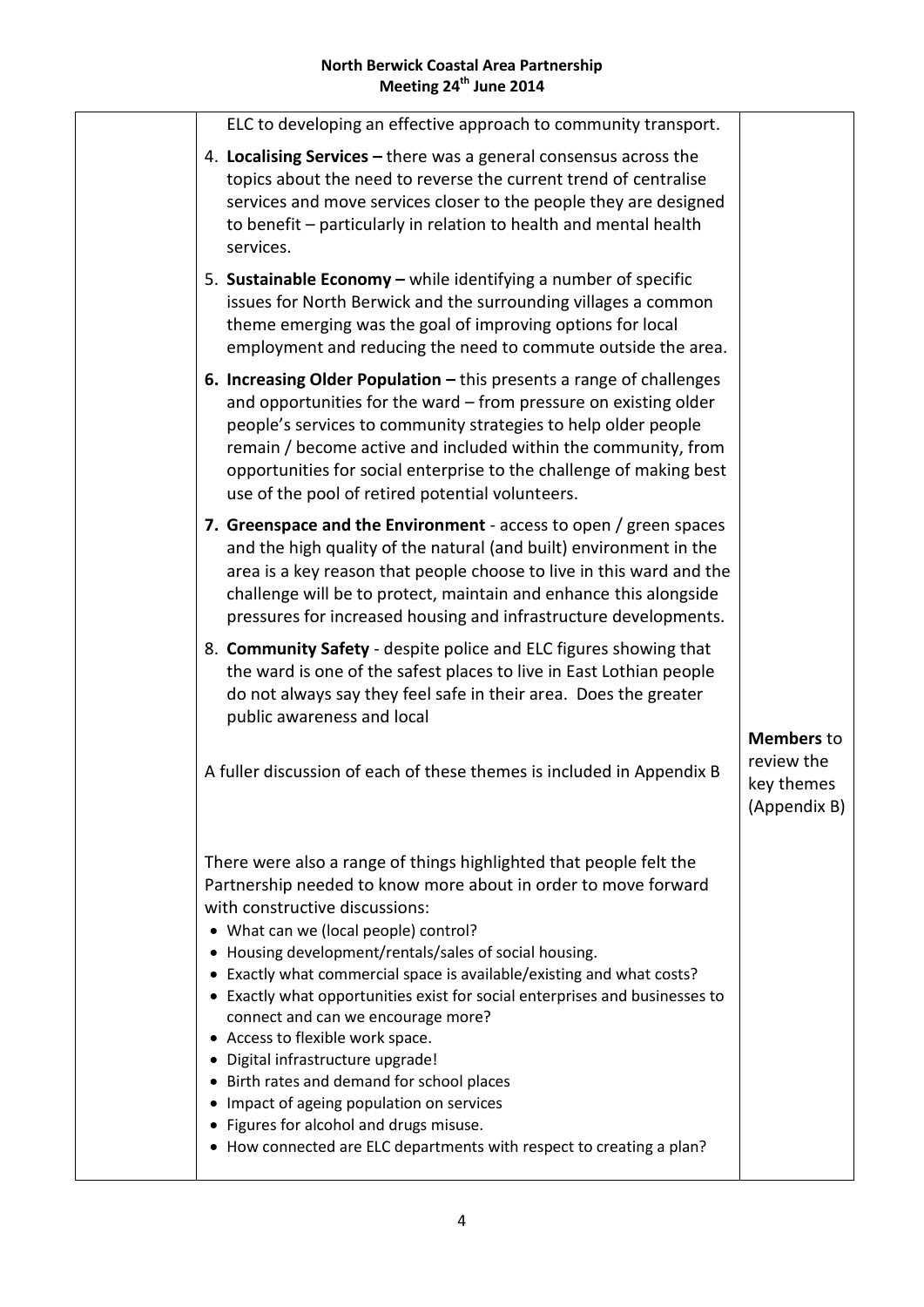### **North Berwick Coastal Area Partnership Meeting 24th June 2014**

| DS brought the discussions to a close and thanked people for their<br>active participation. He explained that the next steps were that all of<br>the discussion notes would be written up and distributed to<br>members.<br>The themes that emerge here would be brought back to the next<br>meeting and would help set out key areas of work for the Partnership<br>and might give us a starter framework for beginning to develop the<br>area plan.                                                                          |                                                                                                                                       |
|--------------------------------------------------------------------------------------------------------------------------------------------------------------------------------------------------------------------------------------------------------------------------------------------------------------------------------------------------------------------------------------------------------------------------------------------------------------------------------------------------------------------------------|---------------------------------------------------------------------------------------------------------------------------------------|
| LK and JG raised concern about the lack of youth representation at<br>the meeting.<br>KS responded that on-going contact had been established<br>with pupils from North Berwick High School Pupil Council who<br>had expressed interest in participating and who had been<br>expected to attend this evening with the support of a teacher<br>from the school.<br>There was discussion about using a venue outside North Berwick for<br>the next meeting - Aberlady Village Hall or Gullane Recreation Hall<br>were suggested. | Staff to<br>follow up<br>young<br>people's<br>involvement<br>Staff to<br>identify an<br>out of NB<br>venue for<br>the next<br>meeting |
| Tuesday 9 <sup>th</sup> September, 7-9pm,<br>Members and substitutes are specifically invited to both<br>attend this meeting as it will focus on identifying key priorities<br>and setting the future agenda for the Partnership.<br>Venue of next meeting: Gullane Recreation Hall, Hall Cres. Gullane                                                                                                                                                                                                                        | Please send<br>any<br>apologies<br>to: <u>nbc-</u><br>ap@eastloth<br>ian.gov.uk                                                       |
|                                                                                                                                                                                                                                                                                                                                                                                                                                                                                                                                |                                                                                                                                       |

**Contact:** Kaela Scott, Local Community Planning Officer Email: [nbc-ap@eastlothian.gov.uk](mailto:nbc-ap@eastlothian.gov.uk) Phone: 01620 82782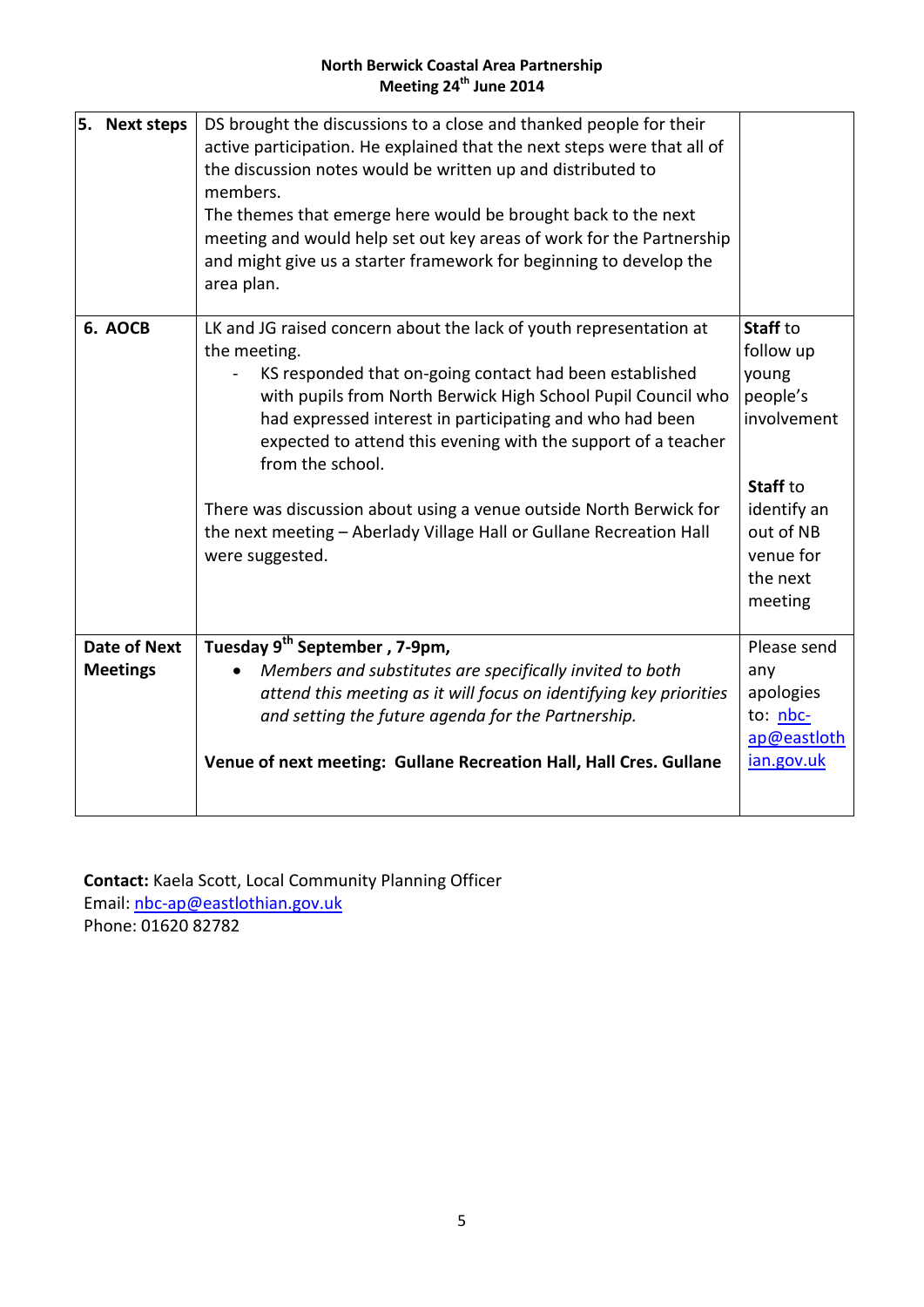## **Appendix A**

## **Membership of the North Berwick Coastal Area Partnership - 24/6/14**

| Organisation                                                                   | <b>Member</b>                                                | <b>Substitute</b>                      |
|--------------------------------------------------------------------------------|--------------------------------------------------------------|----------------------------------------|
| <b>Chair</b>                                                                   | David Small                                                  |                                        |
|                                                                                | <b>Cllr David Berry</b>                                      | n/a                                    |
| <b>East Lothian Council</b>                                                    | Cllr Jim Goodfellow                                          | n/a                                    |
|                                                                                | Cllr Tim Day                                                 | n/a                                    |
| <b>North Berwick Community</b>                                                 | Sheila Sinclair                                              | Elma Danks                             |
| Council                                                                        | <b>Hilary Smith</b>                                          | Linda Hall                             |
| <b>Gullane Area Community</b>                                                  | Jeremy Findlay                                               | Rosanne Ainslie                        |
| Council                                                                        | <b>Donald McDonald</b>                                       | Ian Malcolm                            |
| <b>Dirleton Village Association</b>                                            | Carl Hamer                                                   | <b>Sharon Lewis</b>                    |
| <b>Dunpender Community</b><br><b>Council</b>                                   | Gordon Gray                                                  | tbc                                    |
| <b>Tenants and Residents</b>                                                   | Tim Harding - Lime Grove                                     | tbc                                    |
| <b>Associations</b>                                                            | Irene Galloway - Law Residents                               | tbc                                    |
|                                                                                | Evelyn Patrick - NB High                                     | Jeff Knight - NB High                  |
|                                                                                | Laura Forrest - Law Primary                                  | Law Primary School, tbc                |
| <b>School Parent Councils*</b>                                                 | JF - Gullane Primary                                         | Jude Leslie - Gullane Primary          |
|                                                                                | Alison Clark - Dirleton                                      | Nat Spring - Dirleton Primary          |
|                                                                                | Niall Bradley - Aberlady                                     | Maureen Verrall - Aberlady             |
|                                                                                | Rhiordan Langan-Fortune, Scottish<br><b>Youth Parliament</b> | Ellen Stevenson, North Berwick<br>High |
| <b>Youth Representatives</b>                                                   | Chloe Doris, North Berwick High                              | Zoe Laidlaw, North Berwick High        |
|                                                                                | Isla Mackay, North Berwick High                              | Grace Cain, North Berwick High         |
| <b>North Berwick Area Youth</b><br>and Children's Network                      | Lesley Kay                                                   | lan Watson                             |
| <b>East Lothian Day Centres</b><br><b>Association</b>                          | Eric March                                                   | Ian Donald                             |
| <b>NB Community Sports Hub</b>                                                 | <b>Brian Verth</b>                                           | tbc                                    |
| <b>North Berwick Community</b><br><b>Centre Management</b><br><b>Committee</b> | Nicky Fox                                                    | tbc                                    |
| <b>Gullane Village Hall</b><br><b>Management Committee</b>                     | <b>Colin Thomson</b>                                         | Eric Thomson                           |
| <b>Aberlady Village Hall</b><br><b>Management Committee</b>                    | tbc                                                          | tbc                                    |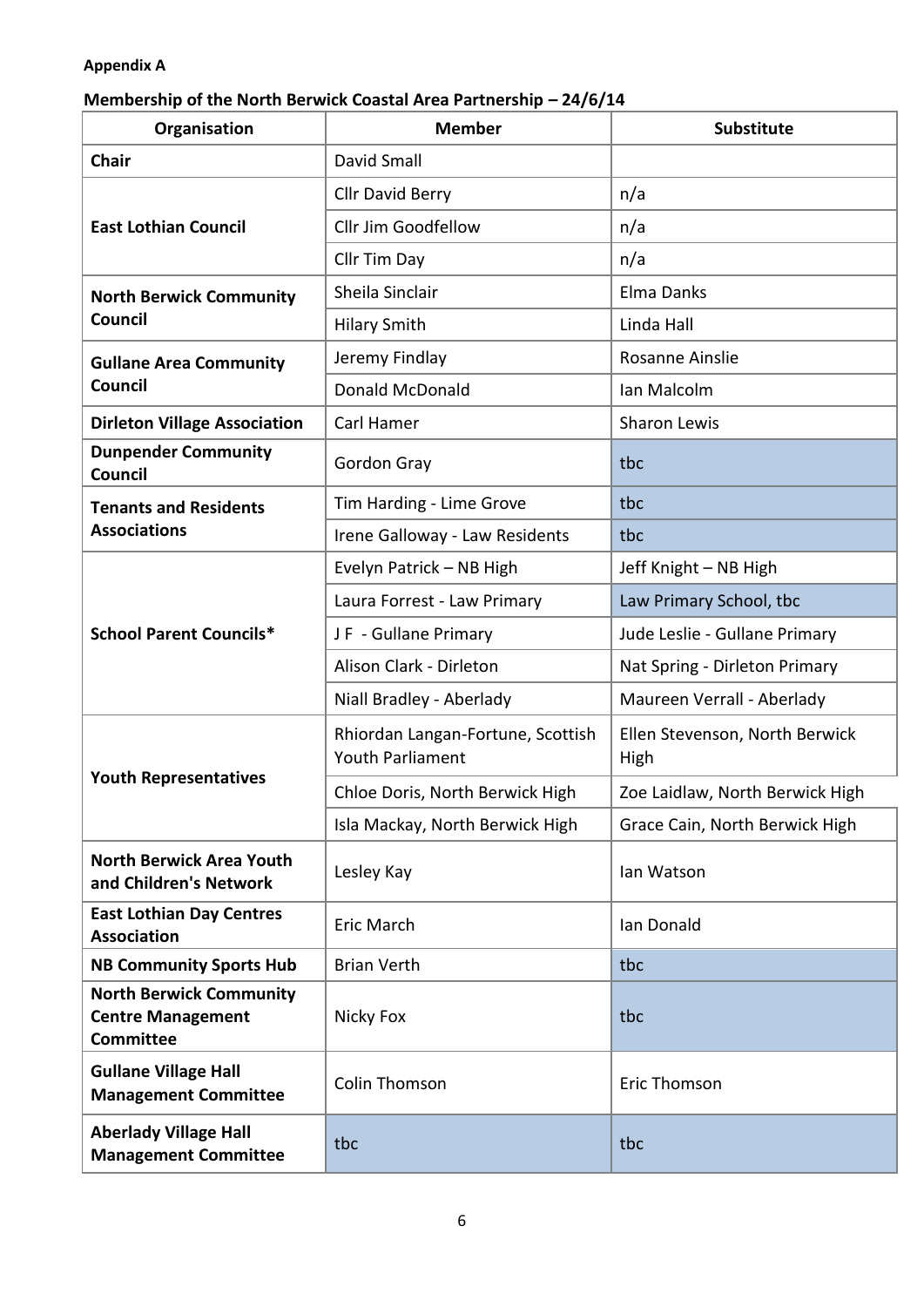## **Summary of Discussions – Key themes**

## **North Berwick Coastal Area Partnership meeting 24th June 2014**

## **Some key themes emerging from the discussions:**

### **(in no particular order)**

## **1. Poverty and inequality**

While acknowledging the relative affluence of the ward as a whole, the discussions highlighted the need to recognise that there were examples of real deprivation and poverty across the area (eg 1 in 5 children living in poverty in parts of North Berwick, ¼ of private households in the rural East of the county living in fuel poverty). Recognising that these are actual issues in the ward, rather than simply cases of relative deprivation in comparison to those around them, is key to ensuring that crisis and support services are available locally for those in need.

## **2. Access to affordable housing**

There is high demand on the proportionally low number of social houses available in the ward leading to an increased reliance on the private rental sector where, local intelligence suggests, rents are very high and that it can be difficult to sustain long term tenancies due to pressure from the holiday rental market. There was agreement that there is a need for more social and affordable housing in the area – and that this needs to be in areas with good access to transport and services. However the building of new housing (affordable or commercially driven) will have an impact on infrastructure and services, as demonstrated already by pressure on school places and buildings in some villages. How can the demand for more housing be balanced with pressures on services and the desire to maintain the character of the town and villages in the area? What can be done to ensure existing housing stock (social, owner occupied and rented) remains accessible to local families?

### **3. Access Deprivation**

While public transport from North Berwick to Edinburgh was considered to have improved over recent years there were still issues relating to cost, reliability, timetabling and flexibility that were highlighted in discussions – leading to calls for an affordable, integrated public transport service across the area (incorporating bus/train/bike/walking strategies).

The discussions also emphasised the difficulties in using public transport to travel outside the North Berwick - Edinburgh corridor - eg to Haddington or Dunbar. Remembering that 4 datazones in the ward - covering Whitekirk, Lochhouses, Ballencrieff, Kingston, East Fortune, Fenton Barns, Dirleton and parts of Aberlady- are among the 20% most access deprived datazones in Scotland, and recognising the difficulties of providing a commercially viable service in these areas, the discussions emphasised the need for a serious response from ELC to developing an effective community transport strategy.

## **4. Localising Services**

Across all the topics there was a general feeling that there was a need to reverse the current trend of centralise services and move services closer to the people they are designed to benefit – particularly in relation to health and mental health services. Highlighting that approximately 1/3 of the ward's population live in rural areas or villages within some of the most access deprived parts of East Lothian the discussions also emphasised the difficulties in accessing centralised service (especially in Haddington) if you do not have private transport.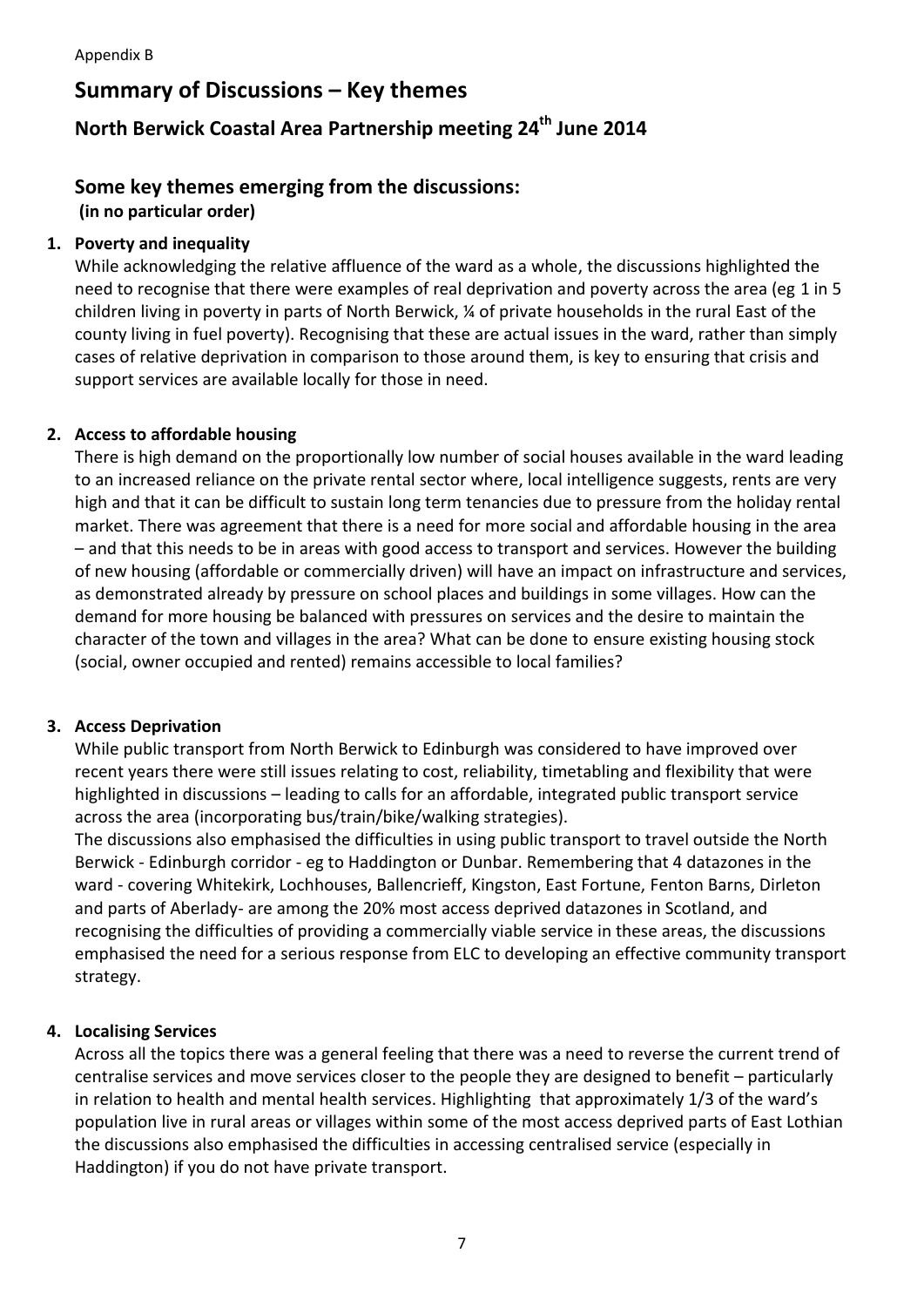### **5. Sustainable Economy**

Discussions relating to a sustainable economy in the area ranged widely and highlighted some specific different issues in North Berwick (e.g. the role of the Business Association, the desire for more tourist information, and potential for a Town Centre Plan) and the surrounding villages (where sustaining local shops and facilities were key issues). One common issue across all areas however was the goal to improve the potential for local employment and reduce the need to commute outside the area – through increasing the space allocated to business/office space in Local Development Plan, improving access to flexible, serviced office space and improving the speed and reliability of broadband.

### **6. Increasing Older Population**

The proportionally high percentage of older people in the area, and the growing numbers of older people aged over 85, present challenges and opportunities for both service providers and communities themselves. It was identified that there was a need to map service provision for older people, test where there were pressures (existing and expected) and explore opportunities for social enterprises in the social care field, opportunities which could also support local employment. Opportunities to develop community strategies to help older people remain / become active and included within the community – eg Dementia Friendly initiatives were also highlighted, as was the benefits of having high numbers of retirees in the area (both over 65 and under 65) providing a pool of people who may be able to take up expanded volunteering roles.

### **7. Greenspace and the Environment**

Access to open / green spaces and the high quality of the natural (and built) environment in the area is a key reason that people choose to live in this ward – and recent local campaigns (eg at Coos Green) have demonstrated an increased public awareness and valuing of this. Protecting, maintaining and enhancing this needs to be balanced with pressures for increased housing and infrastructure developments – both in relation to new greenfield sites and infill building.

### **8. Community Safety**

Despite police and ELC figures showing that the ward is one of the safest places to live in East Lothian, with proportionally low rates of crime and disturbance, there is still a need to reduce people's perception that it is not a safe place. The question was raised that since there is much more public awareness and local reporting of crime rates and initiatives (through CAPP and police reports at community meetings) does this make for safer or more worried communities? Is more community intervention eg Neighbourhood watch schemes the answer or would promoting the good news stories further have more impact?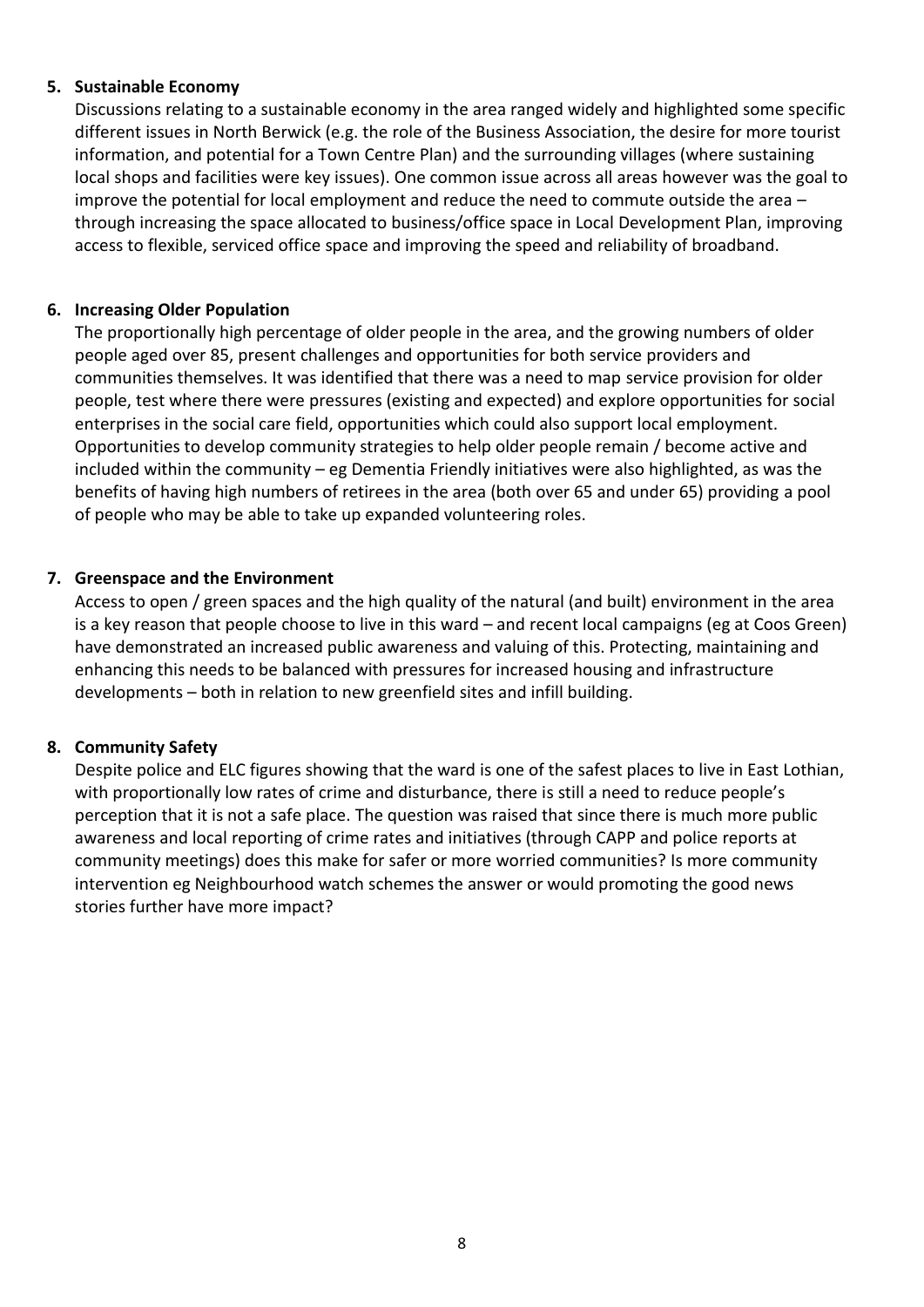# **Record of Discussions – North Berwick Coastal Area Partnership Meeting 24th June 2014**

## **Objective 1) To reduce inequalities across and within our communities**

| What has been getting worse?                                                                                                           |                                                                                      | Fewer people across our community are living in poverty.  |                                                                  | What has been getting better?                           |
|----------------------------------------------------------------------------------------------------------------------------------------|--------------------------------------------------------------------------------------|-----------------------------------------------------------|------------------------------------------------------------------|---------------------------------------------------------|
| • Private rentals.                                                                                                                     | • Smaller homes $-$ first time<br>buyers.                                            | • Affluent people moving in.<br>• Less disposable income. | • Infrastructure for new<br>housing developments.                | • Community Centre more<br>inclusive (bursaries etc.).  |
| • House prices.<br>• Affordable rents.                                                                                                 | • Fuel poverty (rural areas).<br>• Available transport rural                         | • Summer rentals.                                         | • Access e.g. childcare $-$<br>transport-job (cost and           | $\bullet$ Firemac – local jobs.<br>• Jerba- local jobs. |
| • Social housing.                                                                                                                      | areas.                                                                               |                                                           | access).                                                         |                                                         |
| • Social housing in areas of<br>recognised access<br>deprivation.                                                                      | • "Disincentivise" housing<br>for people who are not<br>actively dealing with issues |                                                           | • Representation from<br>people who are<br>experiencing poverty. |                                                         |
| • zero hours or non-<br>permanent contracts - ELC<br>including their suppliers.                                                        | in their lives (-kids).                                                              |                                                           |                                                                  |                                                         |
| • The number of people<br>affected by affordable<br>housing is skewed by the<br>fact that most people have<br>bought expensive houses. |                                                                                      |                                                           |                                                                  |                                                         |
| • Firms for taking care of<br>elderly people both                                                                                      |                                                                                      |                                                           |                                                                  |                                                         |
| <b>PARKED ITEMS</b><br>• Volunteer car scheme                                                                                          |                                                                                      |                                                           |                                                                  |                                                         |

Transport (vehicles) – available from ELC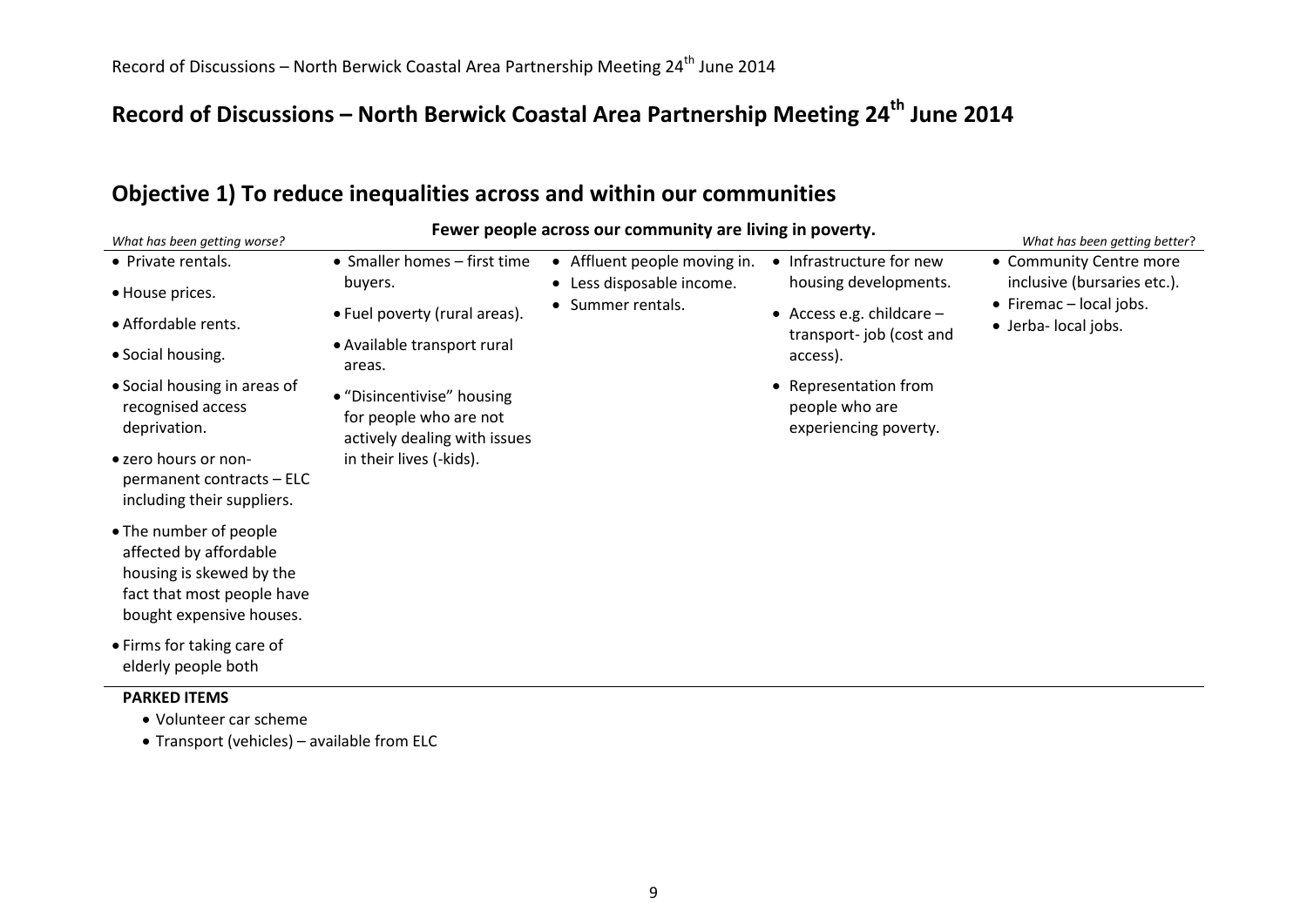| What has been getting worse?                        | We live nearthy lives and the gaps in nearth inequalities are closing                      | What has been getting better?                         |                          |
|-----------------------------------------------------|--------------------------------------------------------------------------------------------|-------------------------------------------------------|--------------------------|
| • Mental/general health -                           | • Crisis centre needed.                                                                    | • Affluent young people able                          | • Great inter-agency     |
| young people.                                       | • Lower income, poorer health                                                              | to pick up drugs.                                     | working for younger kids |
| • Mental health problems                            | small pockets.                                                                             | • Low numbers for<br>alternative curriculum.          | and parents.             |
| exacerbate physical health<br>and fitness.          | • School counselling service under • Put up Community Charge<br>threat - early prevention. | and use the extra funs                                |                          |
| • Access to services<br>(Haddington) more difficult | • Accountable government.                                                                  | wisely (Difficult, if not<br>impossible, politically. |                          |
| if poorer (ie no car) – not<br>flexible enough.     |                                                                                            | • Pockets of drug and drink<br>abuse.                 |                          |
|                                                     |                                                                                            |                                                       |                          |

### **We live healthy lives and the gaps in health inequalities are closing**

#### **PARKED ITEMS**

- Figures for alcohol and drugs misuse.
- More community engagement.
- Serious response from ELC to developing a community transport policy.

#### **We can move easily between and beyond our communities to access services and**

| What has been getting worse? | opportunities | What has been getting better? |
|------------------------------|---------------|-------------------------------|
|                              |               |                               |

### **Overall priorities for this theme**

- 1. Private lets
- 2. Further social housing
- 3. Public Transport
- 4. Cap on housing benefit for each size of home
- 5. Moving services to the people
- 6. Where services are located decentralised services
- 7. Local jobs; local training; local industry
- 8. Children living in poverty 1 in 5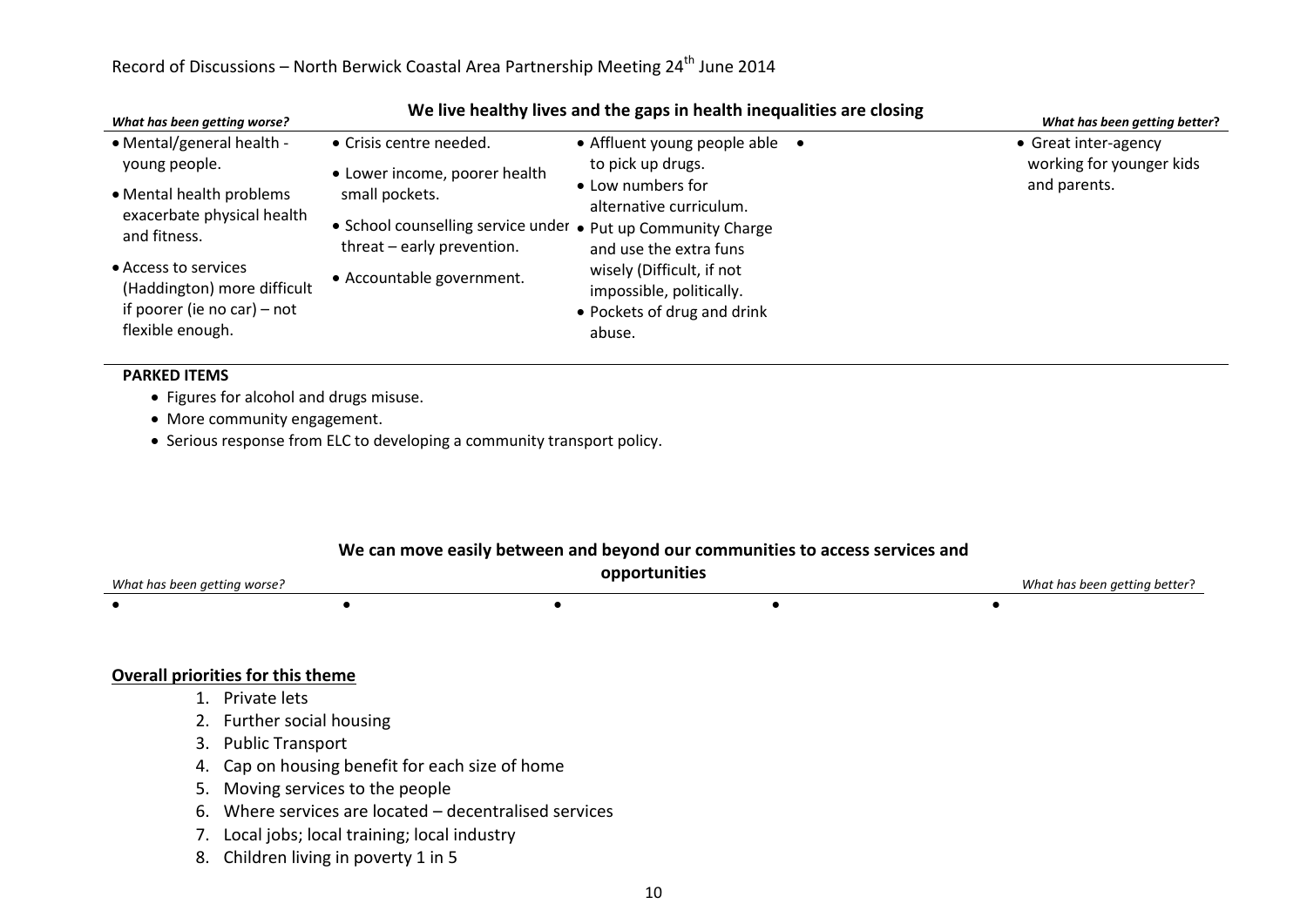*What has been getting worse?*

## **Objective 2) To support people to develop the resilience they need to lead a fulfilling life**

| What has been getting worse?                                                                                         |                            |           | Children in our area get the best start in life and are ready to succeed | What has been getting better?                             |
|----------------------------------------------------------------------------------------------------------------------|----------------------------|-----------|--------------------------------------------------------------------------|-----------------------------------------------------------|
| • School placement issues                                                                                            | • Access to jobs for young | $\bullet$ | • Good access to exercise                                                | • Sports facilities.                                      |
| with increase in housing<br>stock.                                                                                   | people leaving school.     |           | for really young kids.<br>• Youth groups available in                    | • Despite budget pressures<br>- local schools doing well. |
| • Building new houses and<br>pressure on school<br>places.                                                           |                            |           | <b>Gullane Hall including</b><br>youth drama.                            |                                                           |
| • Problem of school<br>buildings. Lack of spaces<br>in primary schools<br>especially as housing<br>supply increases. |                            |           |                                                                          |                                                           |
| • Needs not assessed in<br>schools. Derived<br>formula for allocation of<br>support.                                 |                            |           |                                                                          |                                                           |
| · Pre-school childcare.                                                                                              |                            |           |                                                                          |                                                           |
| <b>PARKED ITEMS</b>                                                                                                  |                            |           |                                                                          |                                                           |

**confident individuals, effective contributors and responsible citizens** What has been getting

better?

This topic was not specifically discussed.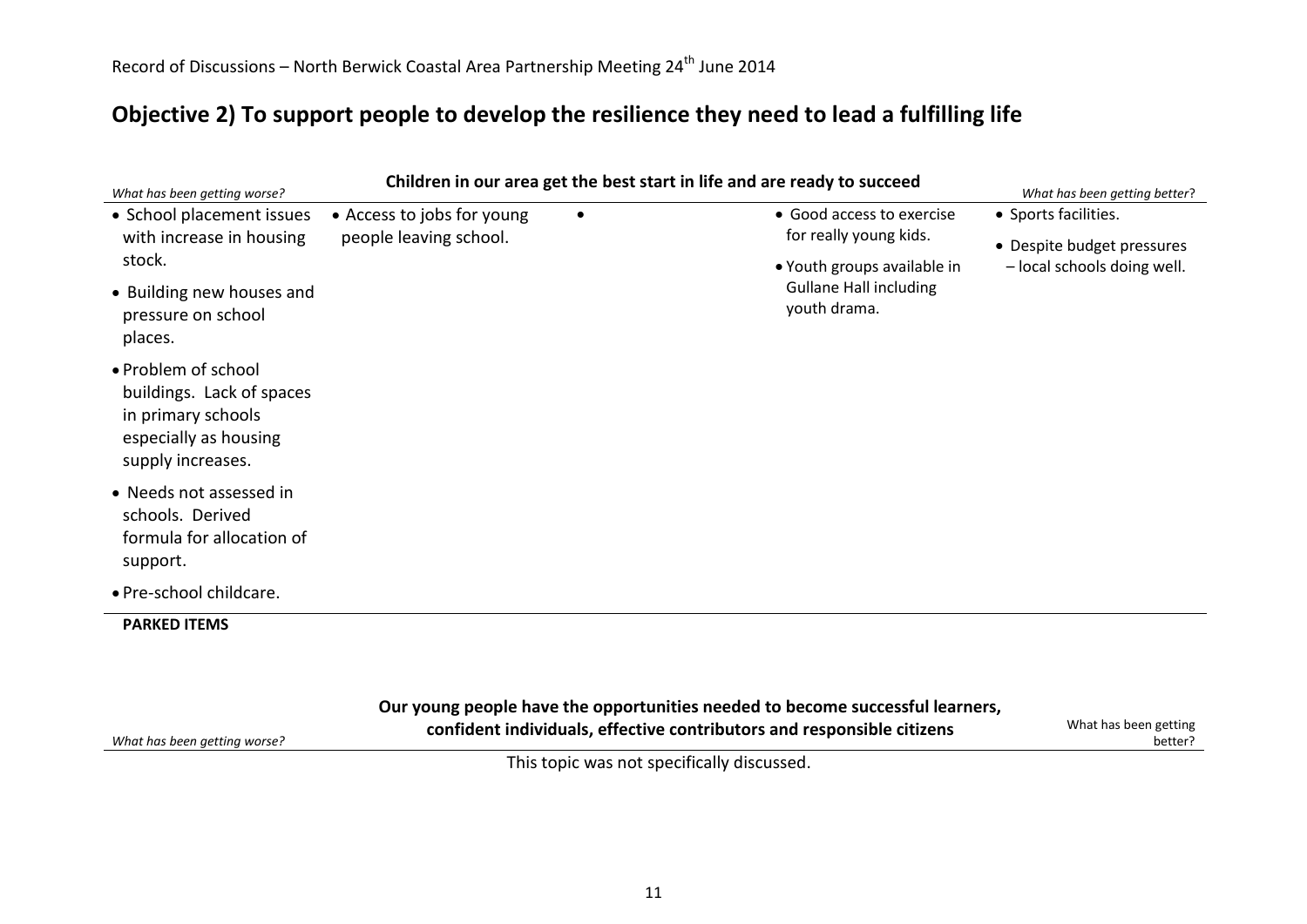| What has been getting worse?                                                                                                                                                                                                                                                                        | changes in their lives and their communities                                                                                                                                                                        |                                                                                                                                                                                                                                                                                           |                                                                                                                                                                                                                                                                                         | What has been getting better?                                                                                                                                                           |  |
|-----------------------------------------------------------------------------------------------------------------------------------------------------------------------------------------------------------------------------------------------------------------------------------------------------|---------------------------------------------------------------------------------------------------------------------------------------------------------------------------------------------------------------------|-------------------------------------------------------------------------------------------------------------------------------------------------------------------------------------------------------------------------------------------------------------------------------------------|-----------------------------------------------------------------------------------------------------------------------------------------------------------------------------------------------------------------------------------------------------------------------------------------|-----------------------------------------------------------------------------------------------------------------------------------------------------------------------------------------|--|
| • There is a significant<br>minority of young people<br>who struggle in a town<br>with North Berwick's<br>profile.<br>• Mental Health issues<br>increasing.<br>• Lack of places to go and<br>meet.<br>• The inequality divide is<br>growing.<br>• Greater needs of elderly<br>need to be addressed. | • Suicide rate higher (or<br>perception and anxiety<br>about it.<br>• Poorer people left out of<br>decision making in groups<br>(ie Playgroup)<br>• Mental health transport<br>impossible to Haddington<br>service. | • One sixth of population<br>single over 60s. Support<br>services have lowered as<br>cost has risen.<br>• Lack of any community<br>transport policy.<br>• Elderly people and the 10<br>day centres in East<br>Lothian depend entirely<br>on transport to get from<br>homes to the centre. | • Food miles.<br>• Choose Life offering<br>suicide prevention<br>training.<br>• Communications<br>improving.<br>• Community Centre trying<br>to involve more diverse<br>people and more<br>opportunities than ever -<br>groups aware of need to<br>help and usually do so<br>willingly. | • Stepping out helping<br>more severe end of<br>scale.<br>• Transport links other<br>than in and out of<br>Edinburgh.<br>• Internet.<br>• Sports opportunities for<br>village children. |  |

#### **People in this community have the skills, confidence and capacity to make positive changes in their lives and their communities**

Dementia care stretched.

#### **PARKED ITEMS**

• Crisis centre

### **Overall priorities for this theme:**

- 1. Transport affordable/ integrated (bus/train/bike).
- 2. Impact of housing on infrastructure and services.

#### **What else do we need to know?**

- Birth rates and demand for school places
- Impact of ageing population on services
- Digital infrastructure upgrade!
- Access to flexible work space.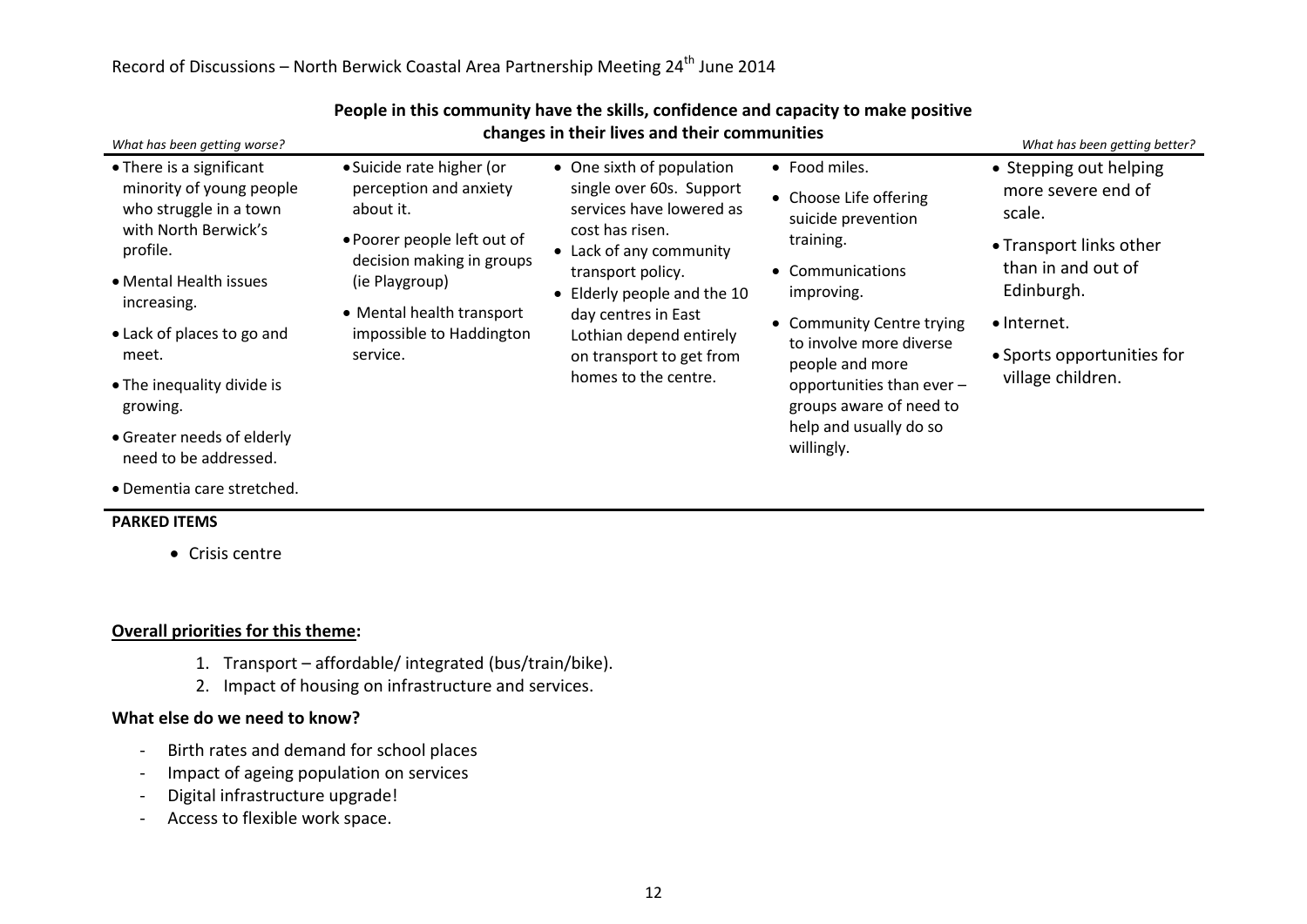## **Objective 3) To develop a sustainable economy across the area**

| What has been getting worse?                                                                                          |                                                                                                                              | want to be.                           | Our town and village centres are thriving and well maintained places where people                                                                   | What has been getting better?                           |
|-----------------------------------------------------------------------------------------------------------------------|------------------------------------------------------------------------------------------------------------------------------|---------------------------------------|-----------------------------------------------------------------------------------------------------------------------------------------------------|---------------------------------------------------------|
| • Dirleton - having                                                                                                   | • Drem no shop.                                                                                                              | • Aberlady shop and                   | $\bullet$                                                                                                                                           | $\bullet$                                               |
| difficulty sustaining a<br>shop.                                                                                      | • Pavements in North<br>Berwick are a mishmash                                                                               | restaurants.                          |                                                                                                                                                     |                                                         |
| $\bullet$ Some areas $-$<br>peripheral -<br>Lochbridge for<br>example $-$ are not<br>thriving and well<br>maintained. | and need to be better<br>maintained.                                                                                         |                                       |                                                                                                                                                     |                                                         |
| • Business Association<br>not active enough.<br>What has been getting worse?                                          |                                                                                                                              |                                       | Our business sectors are growing and a higher proportion of our residents are<br>working in, and therefore contributing to, East Lothian's economy. | What has been getting better?                           |
| • Banks do not help local new<br>businesses                                                                           | • Harder to park in North<br>Berwick.                                                                                        | • Lack of hotels in North<br>Berwick. | $\bullet$                                                                                                                                           | • The harbour businesses<br>are successful.             |
| • More charity shops.                                                                                                 | • No Tourist Office.                                                                                                         | • Fire school going from<br>Gullane.  |                                                                                                                                                     | • Working from home has                                 |
| • No longer able to buy many<br>things locally - children's<br>clothes, children's shoes, etc.                        | • Lack of serviced office<br>• Businesses: broadband<br>space.<br>needs to be more<br>reliable and faster.                   |                                       | become easier due to<br>access to broadband ICT<br>facilities.                                                                                      |                                                         |
| • Rateable values of potential                                                                                        | • Lack of small office space.                                                                                                | • Transport: people cannot            |                                                                                                                                                     | • Seabird Centre.                                       |
| office/business space is high.                                                                                        | • Too many supermarkets.<br>get public transport to<br>Haddington etc.<br>• Number of jobs in town<br>getting less and less. |                                       |                                                                                                                                                     | • Fox Lake, The Space, The<br>Hive, Thistly Cross Cider |
|                                                                                                                       |                                                                                                                              | • Why Not - positive                  |                                                                                                                                                     |                                                         |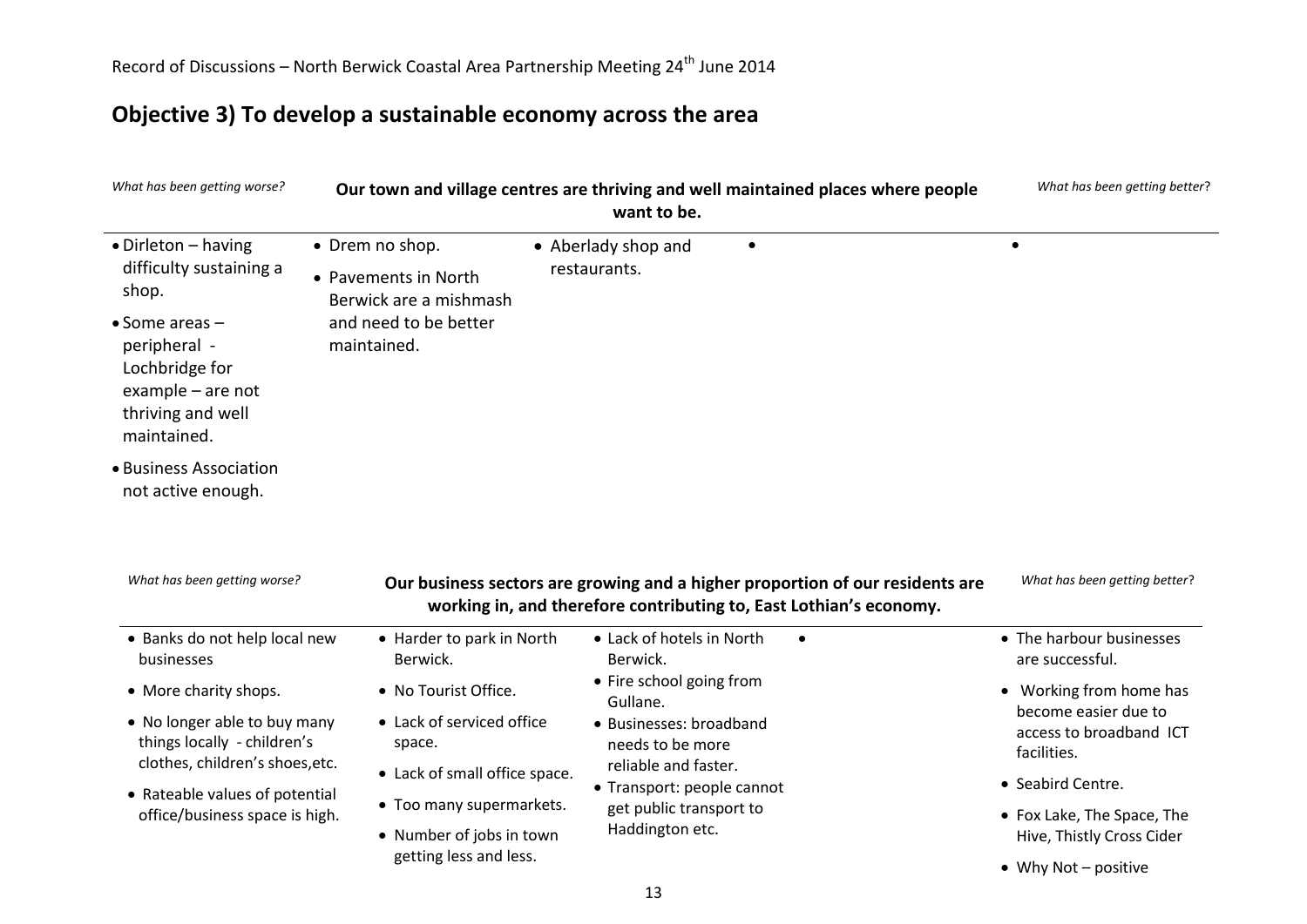Nearly all industry gone and garages.

development. Unconventional/innovati ve ideas.

- Traditional High Street is changing. Embrace it.
- N.B.C. foodie destination – encourage local produce.

#### **PARKED ITEMS**

- Social enterprise should be encouraged.
- The Space may need to move.
- Need a vision for the High Street local people visitors or balance.

## **We are changing our patterns of consumption to reduce our use of finite natural resources**

*This topic was not specifically discussed.*

### **Overall priorities for this theme**

- 1. Encourage social enterprise and innovation.
- 2. Villages in East Lothian need to learn from good practice.
- 3. Town centre plan may be needed.
- 4. Tourist information.
- 5. Allocate business/office space in Local Development Plan but also more??
- 6. Social care social enterprise (possibly).

### **What else do we need to know:**

- Exactly what opportunities exist for social enterprises and businesses to connect and can we encourage more?
- Exactly what commercial space is available/existing and what costs?
- How connected are the ELC departments with respect to creating a plan?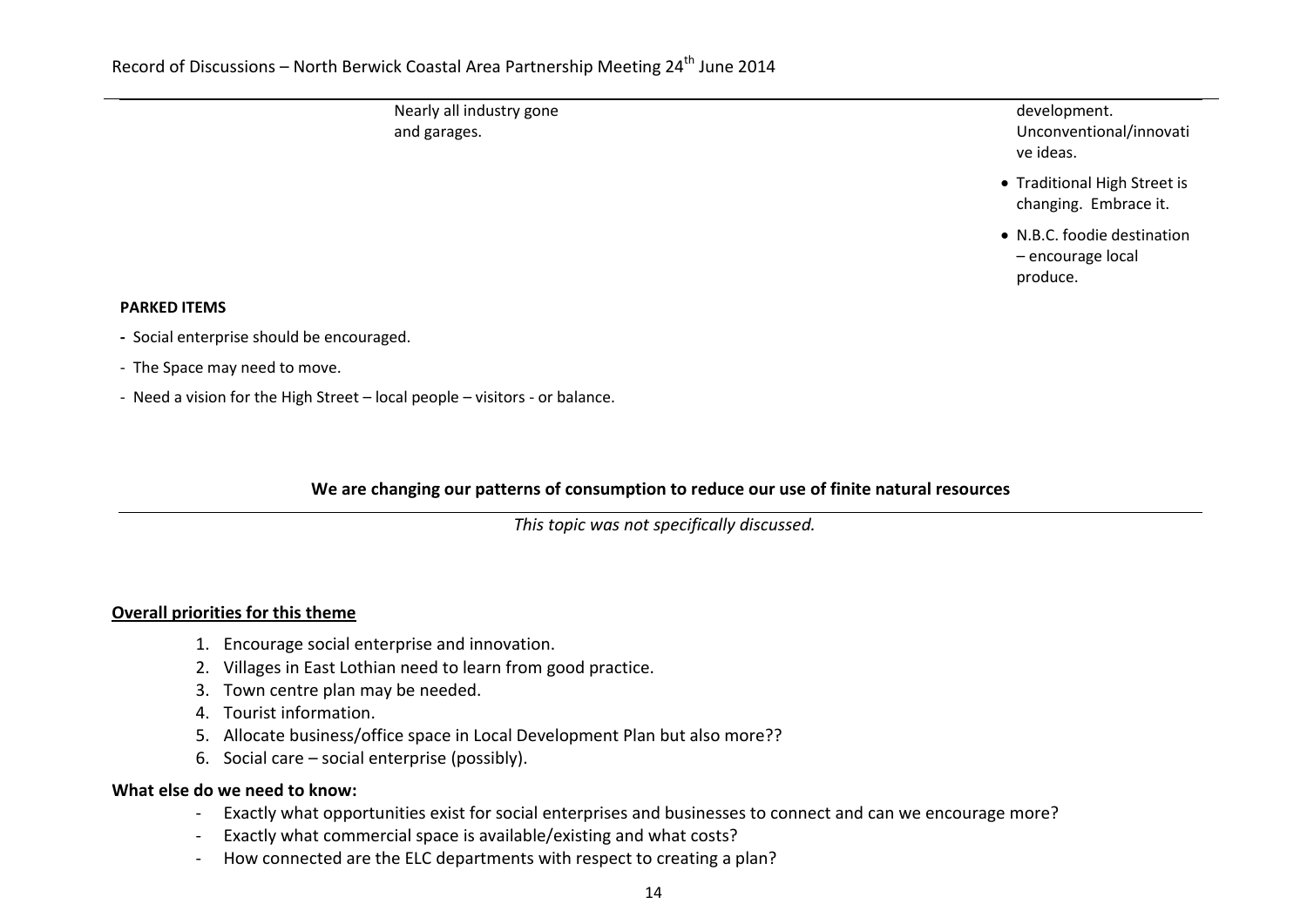## **Objective 4) To ensure safe and vibrant communities**

| What has been getting worse?                                     | Our area is a safe place – indoors and out                                                                                                             |                                                                                                                                                    |                                                                                                                                                                                               |                               |  |
|------------------------------------------------------------------|--------------------------------------------------------------------------------------------------------------------------------------------------------|----------------------------------------------------------------------------------------------------------------------------------------------------|-----------------------------------------------------------------------------------------------------------------------------------------------------------------------------------------------|-------------------------------|--|
| • Public perception of                                           | • Recording of crime has                                                                                                                               | • Better weather leads to                                                                                                                          | • CCTV useful tool.                                                                                                                                                                           | • Local crime levels falling. |  |
| crime levels. Press<br>coverage of sensation.                    | changed. 1 person<br>damaging 10 cars in a                                                                                                             | more outdoor activities<br>which leads to more                                                                                                     | • Seagull-proof litter bins.                                                                                                                                                                  | • Youth disorder falling.     |  |
| • Speeding on A198                                               | row (10 crimes now) 1<br>crime 10 years ago.<br>• Police station in North<br>Berwick often closed -<br>unpredictable - do not<br>know when it is open. | litter and mess.<br>• Village Association<br>reports on crime<br>figures. Therefore does<br>this make for safer or<br>more worried<br>communities? | • CCTV monitoring of<br>vulnerable residents -<br>NB only.<br>• Because of group's<br>meeting, Community and<br>Police Partnership brings<br>what is going on in North<br>Berwick to people's |                               |  |
| throughout ward.                                                 |                                                                                                                                                        |                                                                                                                                                    |                                                                                                                                                                                               |                               |  |
| · Safe places. Lodge, Glen,<br>pavements - too many<br>bicycles. |                                                                                                                                                        |                                                                                                                                                    |                                                                                                                                                                                               |                               |  |
|                                                                  |                                                                                                                                                        |                                                                                                                                                    |                                                                                                                                                                                               |                               |  |
|                                                                  |                                                                                                                                                        |                                                                                                                                                    |                                                                                                                                                                                               |                               |  |
|                                                                  |                                                                                                                                                        |                                                                                                                                                    |                                                                                                                                                                                               |                               |  |
|                                                                  |                                                                                                                                                        |                                                                                                                                                    |                                                                                                                                                                                               |                               |  |
|                                                                  |                                                                                                                                                        |                                                                                                                                                    | attention.                                                                                                                                                                                    |                               |  |

#### **PARKED ITEMS**

*What has been getting worse?*

- Perception rather than reality so perhaps more good news stories.
- More neighbourhood watch areas

### **Our communities are vibrant, supportive and inclusive places**

What has been getting better?

*This item was not specifically discussed*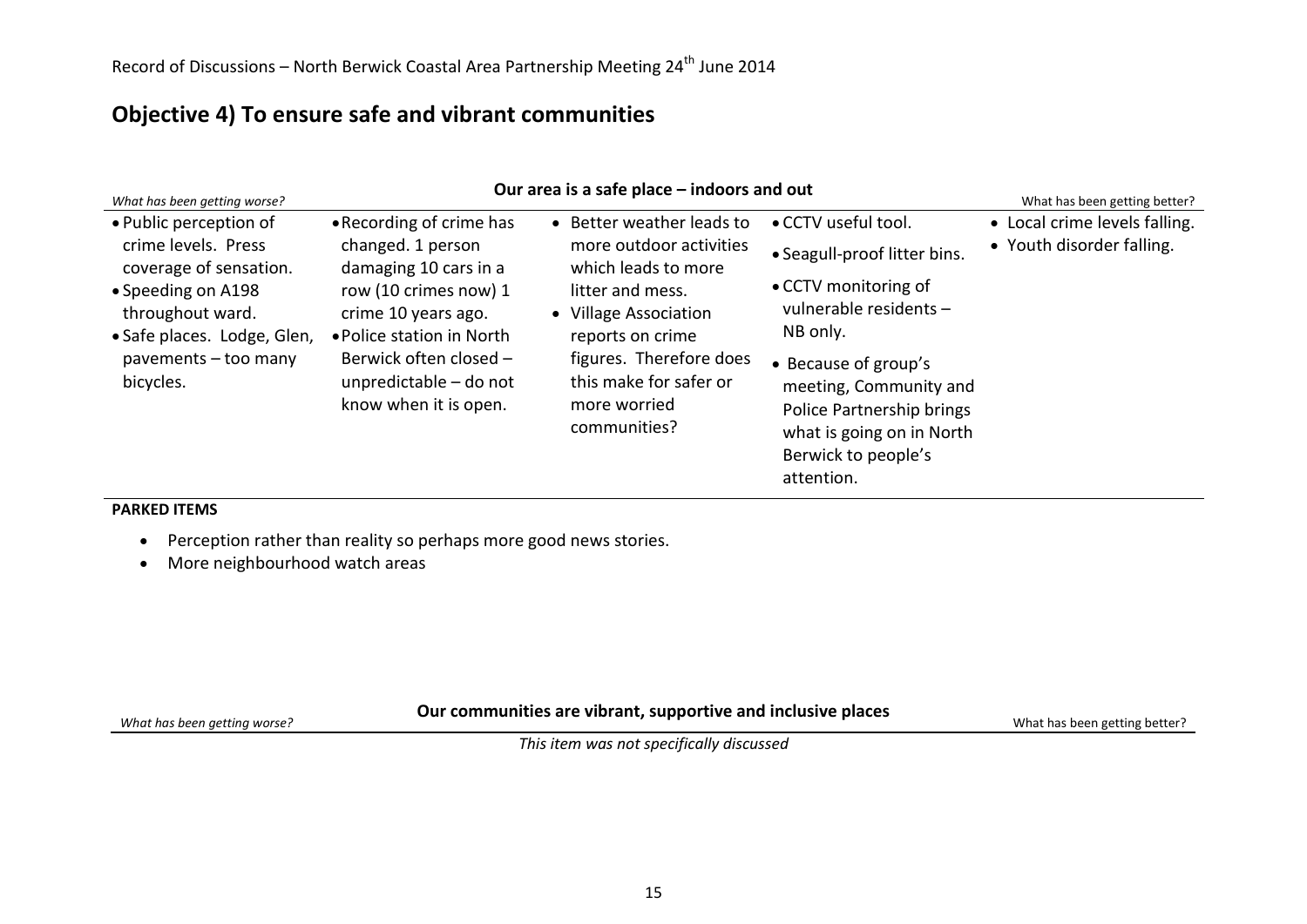| What has been getting worse?                                                                                                                                |                                                                                                                                                                                | needs                                                                                                                                                                   |           | What has been getting better?     |
|-------------------------------------------------------------------------------------------------------------------------------------------------------------|--------------------------------------------------------------------------------------------------------------------------------------------------------------------------------|-------------------------------------------------------------------------------------------------------------------------------------------------------------------------|-----------|-----------------------------------|
| • Cost of housing.<br>• More affluent properties<br>being built.<br>• Availability of social<br>housing getting worse.<br>• Infrastructure not in<br>place. | • Rents (per month) on ex<br>council houses far too<br>high.<br>• Tourism salary does not<br>reach mortgage<br>payments.<br>• Small properties snapped<br>up as holiday homes. | • Half the proportion of<br>social housing<br>compared with the rest<br>of the county.<br>• Rental property. Private<br>owners - regulated and<br>long term encouraged. | $\bullet$ | • Law scheme $-$ high<br>quality. |

### **People in this area have access to high quality sustainable housing that meets their**

### **PARKED ITEMS**

- Incentives – long term lets for private owners (no holiday lets).

- Force builders to build affordable houses within their scheme as per planning permission.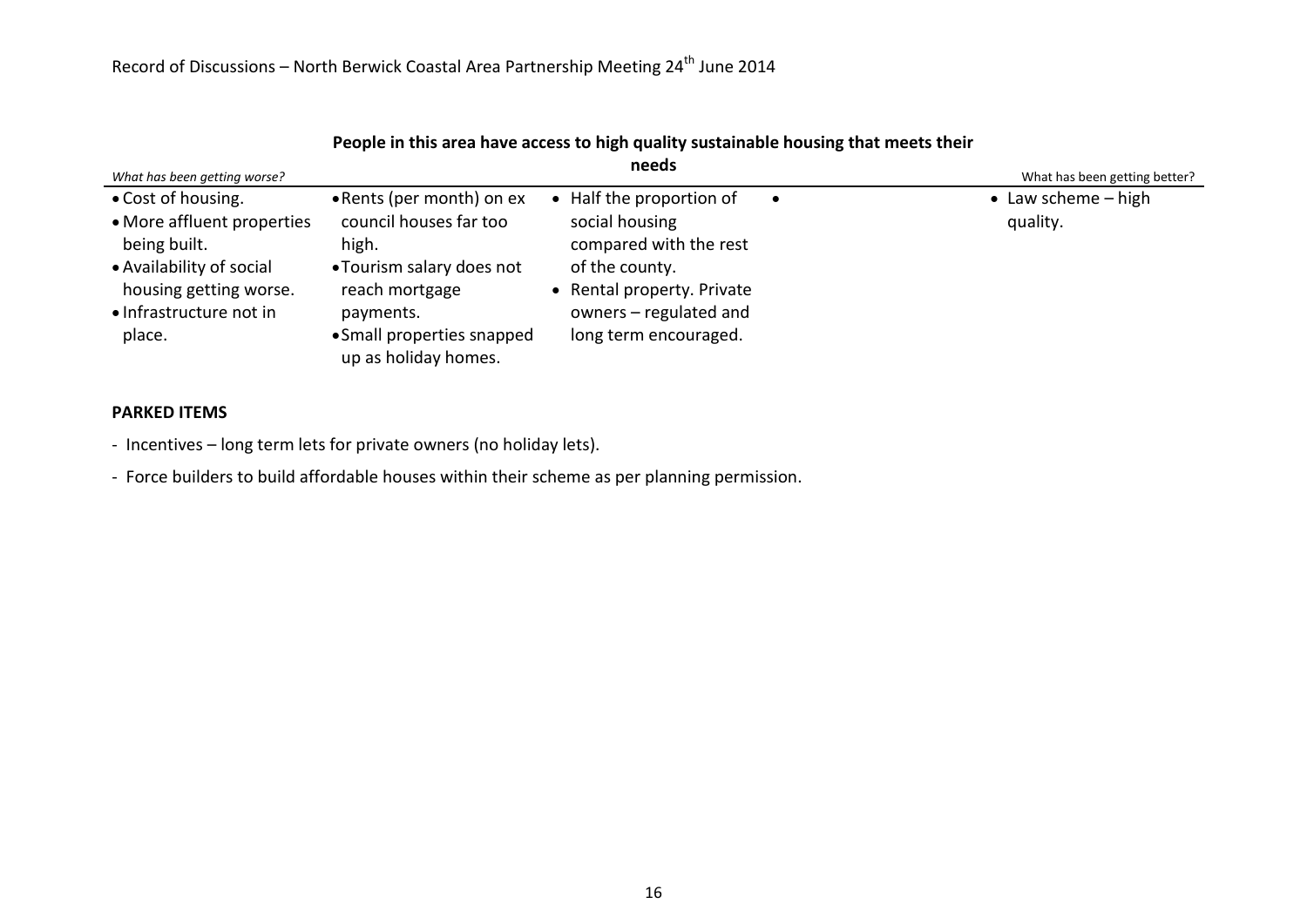| What has been getting worse?                                                                                                                                                                         |                                                                                                                                                                                                                                                                                                                                                                                                                                                                                                      | enhances the wellbeing of our communities | What has been getting better?                                                                                                                                                                                                                                    |
|------------------------------------------------------------------------------------------------------------------------------------------------------------------------------------------------------|------------------------------------------------------------------------------------------------------------------------------------------------------------------------------------------------------------------------------------------------------------------------------------------------------------------------------------------------------------------------------------------------------------------------------------------------------------------------------------------------------|-------------------------------------------|------------------------------------------------------------------------------------------------------------------------------------------------------------------------------------------------------------------------------------------------------------------|
| • Light and noise pollution<br>issues: NB beach and<br>common strip-<br>Dirleton/Archerfield.<br>• Reduction of public<br>areas.<br>• Loss of mature trees -<br>no replacement of like<br>with like. | Erosion – gabions burst<br>especially at east end of<br>beach.<br>• Tourism in area is up<br>due to people coming<br>for green/open space.<br>Increased building is<br>eroding this.<br>Paths need clearing e.g.<br>Yellowcraig/Dirleton<br>grown over.<br>Not protecting green<br>$\bullet$<br>space in conservation<br>village due to need for<br>housing.<br>Infill building in gardens<br>removing green space.<br>Hard paving in gardens<br>for parking increases<br>problems with<br>drainage. |                                           | • The Ranger Service<br>involvement with the<br>public.<br>• Youth involvement in<br>clean ups.<br>• North Berwick in Bloom<br>work to improve green<br>space e.g. Lodge in<br>North Berwick.<br>• Raised awareness of<br>public green space e.g.<br>Coos Green. |
| <b>PARKED ITEMS</b>                                                                                                                                                                                  |                                                                                                                                                                                                                                                                                                                                                                                                                                                                                                      |                                           |                                                                                                                                                                                                                                                                  |

# **We have high quality natural environments and greenspace in our area that**

- Increased use of open space outdoor Gym?
- Conflict between green and open spaces and affordable (or more) houses.